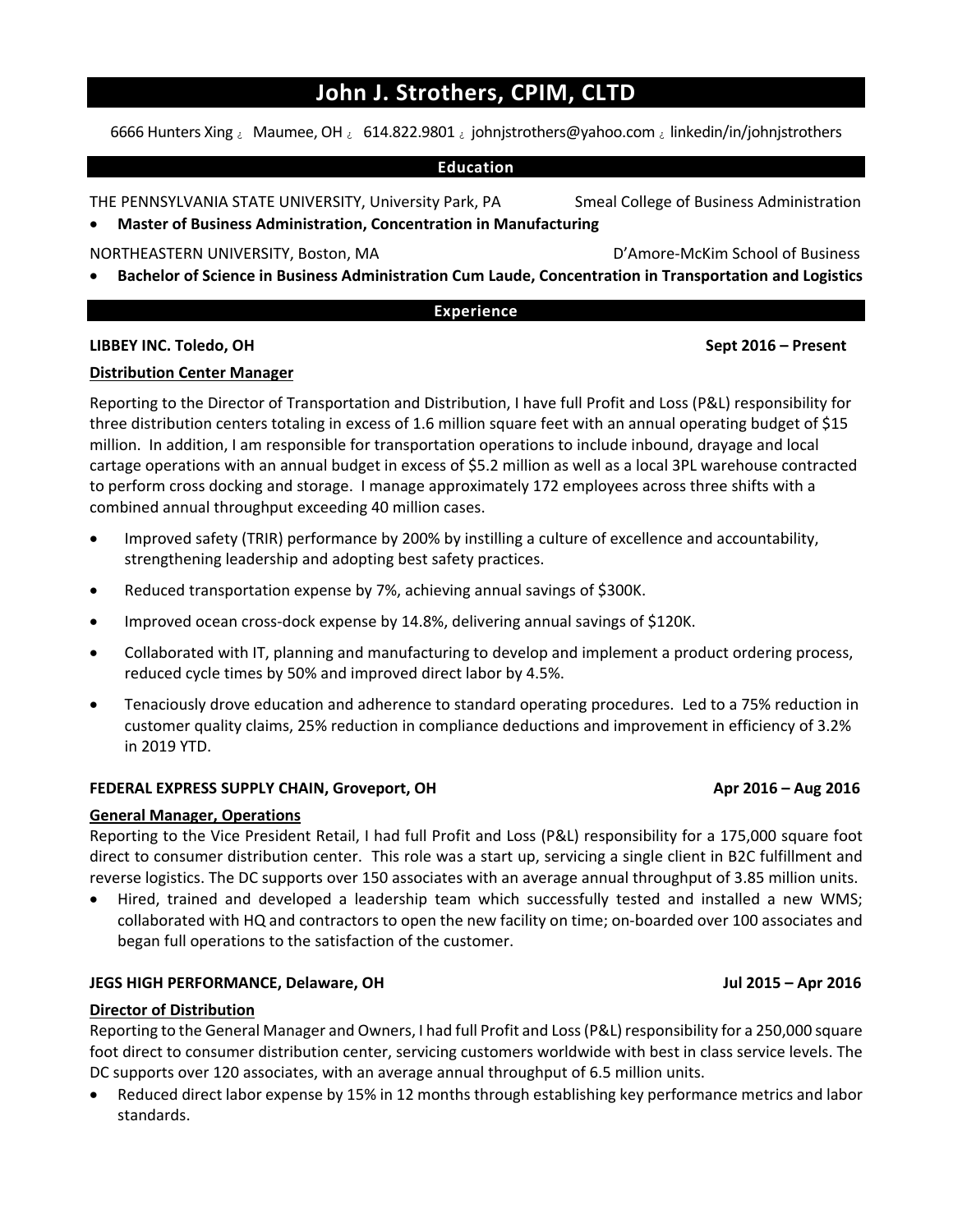- Partnered with purchasing and IT to develop and implement new slotting program. Increased space utilization by 21% and incremental labor by 4%.
- Collaborated with HR to develop and implement comprehensive safety training program. Effectively reduced recordable injuries by 84% (6 to 1) in 12 months.

# **MAC TOOLS, Columbus, OH Nov 2012 – Jul 2015**

### **Distribution Center Manager**

Reporting to the Division Director of Supply Chain and the President of MAC Tools, I had full Profit and Loss (P&L) responsibility for an 188,000 square foot industrial and automotive tool distribution center, servicing over 1,200 mobile distributors worldwide. The DC supports over 140 associates, with an average annual throughput of 25 million units.

- Collaborated with IT to re-purpose WMS implementation to take advantage of missing functionality such as ASN's, wave planning and slotting. Led to increase of shipping efficiency of 22% in first year.
- Reduced operating expenses through professional management and partnership with Sales and Planning teams to integration fulfillment capacity into the S&OP process. Drove HQ visibility to actual versus planed sales and contributed to improved fulfillment efficiency of 17% in the first 12 months and a 6.7% improvement in the second year.
- Developed a culture of excellence through leading the implementation and certification in ISO 9001, ISO 14001 and OHSAS 1800*.*

#### **AMERISOURCEBERGEN DRUG COMPANY, Suwanee, GA Dec 2010 – Aug 2012 Vice President, Distribution Center Manager**

Reporting to the Regional Vice President, I had full Profit and Loss (P&L) responsibility for the Atlanta Division, which includes a 90,000 square foot distribution center, customer service call center, and 3PL transportation provider.

- Cultivated customer relationships to accomplish repeat and referral contracts leading to annual revenue growth of 3.6% from \$2.98B to \$3.01B in 14 months.
- Led the SAP customer service module implementation, completing first successful introduction in the company.
- Tenacious focus on employee engagement and accountability to improve operation ranking from 24 of 24 to 8 of 24 in 14 months.

#### **THE TIMBERLAND COMPANY INC., Danville, KY Sep 2001 – Dec 2010**

#### **Sr. Director of Distribution Operations**

Reporting to the Chief Operating Officer, I had full Profit and Loss (P&L) responsibility for a 400,000 square foot footwear and apparel distribution center, and a 100,000 square foot third party distribution center. Both facilities supported the wholesale, e‐commerce/Direct to Consumer and Retail channels, with an average annual throughput of over 32 million units. In addition the center provides reverse logistics services, processing consumer, e‐commerce and wholesale returns.

- Developed a culture of excellence through leading the implementation of ISO 9001 and applying LEAN concepts to the pick and pack operation.
- Collaborated with IT, HR, and sales to implement tactical capacity planning, KPI's and communication rhythms to deliver expected cycle times.
- Improved labor efficiency by 33% and net cost per unit by 21%, achieving annual expense savings of \$2.2M versus plan.
- Co-led project to integrate the acquisition of Smartwool operations into existing operations. Delivered the project on time, under budget and achieved first year annual savings of \$750K.

#### **Corporate Operations Manager** May 2000 – Sep 2001

Reporting to the Director of Distribution Services and then the Vice President of Global Customer Fulfillment at the corporate office in Stratham, NH, I was responsible for inventory, fulfillment compliance, capacity and operations planning.